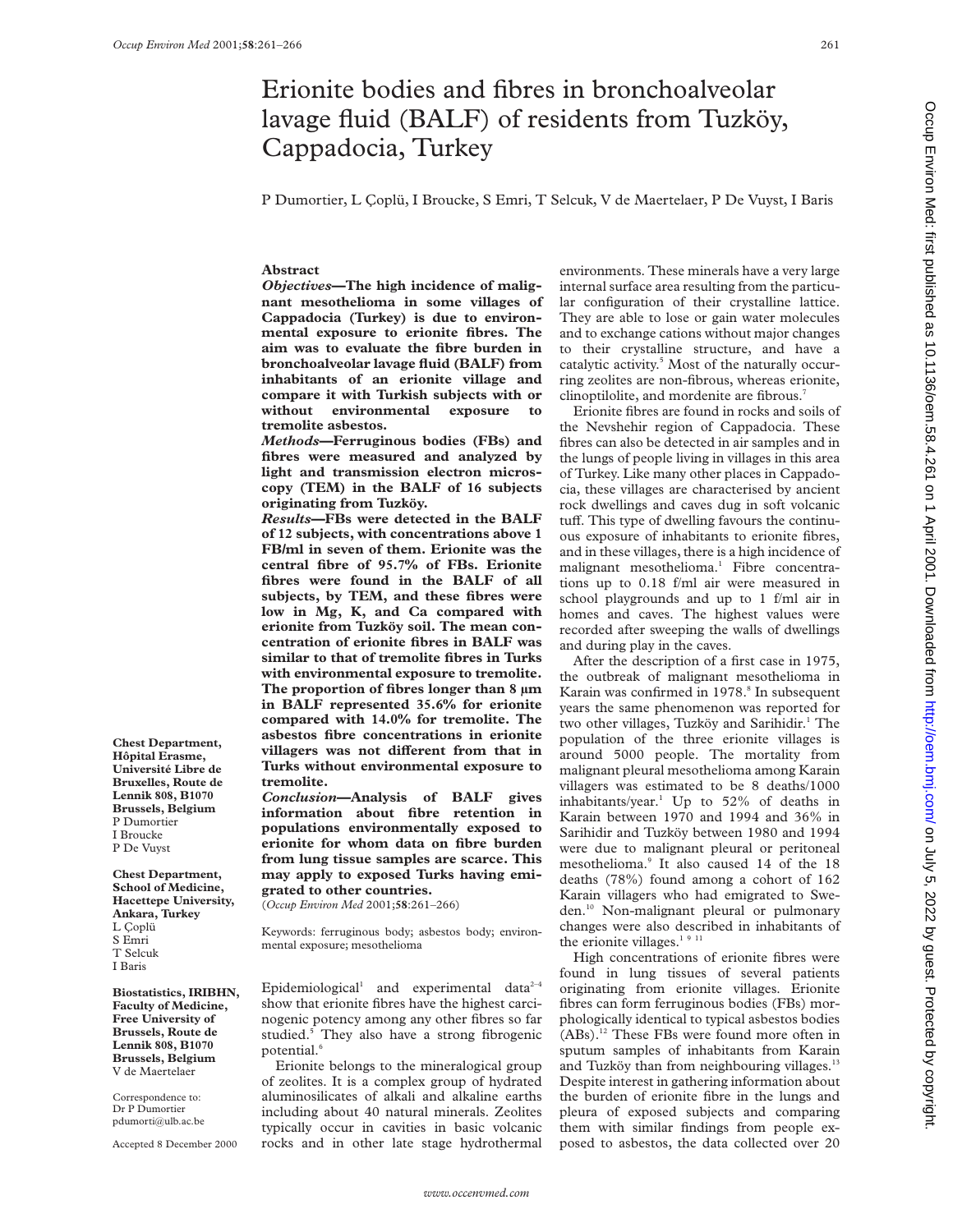*Table 1 Demographic, exposure, and clinical data of the subjects*

|                                      | Subjects with<br>exposure to erionite<br>in Turkey |
|--------------------------------------|----------------------------------------------------|
| n                                    | 16                                                 |
| Age $(y)$                            |                                                    |
| Mean (SD)                            | 40.3(9.2)                                          |
| (Range)                              | $(28-63)$                                          |
| $20 - 35$                            | 4                                                  |
| $36 - 40$                            | 6                                                  |
| $41 - 55$                            | $\overline{4}$                                     |
| $\geqslant 56$                       | $\overline{c}$                                     |
| Sex ratio (M/F)                      | 2.2(11/5)                                          |
| Duration of exposure (y, mean (SD))  | 28.6 (15.8)                                        |
| Delay since end of exposure (y, mean | 11.7(12.0)                                         |
| (SD))                                |                                                    |
| Subjects with lifelong exposure (n)  | 7                                                  |
| Occupation (M/F):                    |                                                    |
| Farmer or villager                   | 3/2                                                |
| Housewives                           | 0/3                                                |
| Blue collar workers                  | 4/0                                                |
| White collar workers                 | 4/0                                                |
| Disease (M/F):                       |                                                    |
| Malignant pleural or peritoneal      | 2/3                                                |
| mesothelioma                         |                                                    |
| Benign pleural disease               | 1/5                                                |
| Lung fibrosis                        | 1/0                                                |
| Pleural effusion                     | $\Omega$                                           |
| Normal findings or other disease     | 1/4                                                |

years about the fibre types, concentrations, and size characteristics in lung tissue of erionite villagers are limited to seven cases.<sup>14</sup> Further use of these data seems difficult because analyses were performed by several laboratories, each using its own analytical technique.<sup>15</sup>

In this study, we aimed to evaluate the FB and fibre content in bronchoalveolar lavage fluid (BALF) from 16 inhabitants of Tuzköy (E group), and to compare them with Turkish controls (C group) and Turkish subjects environmentally exposed to asbestos, mainly tremolite  $(T \text{ group})$ .<sup>16</sup> We also compared the chemical composition of erionite fibres in BALF with that of fibres from Tuzköy soil samples.

#### **Methods**

Ferruginous bodies and fibres were counted in BALF from 16 patients originating from Tuzköy who had undergone diagnostic fibreoptic bronchoscopy at the chest department of Hacettepe University School of Medicine, between September 1991 and January 1996. Written informed consent to perform BAL was obtained from all patients.

Patients were born in Tuzköy, had lived there for at least 10 years, and were therefore considered to be environmentally exposed to erionite. All subjects were interviewed by a chest physician (LC or SE) with experience of diseases related to environmental and occupational exposure to fibres.

Sampling and preparation of BALF as well as FB and fibre counting methods have been fully described previously.<sup>16 17</sup> About 20 ml BALF (mean (SD) 24.3 (9.4)) was used for mineralogical analysis. Ferruginous bodies closely corresponding to the definition of a typical ABs and uncovered fibres (UFs) longer than 10 µm were counted under phase contrast light microscopy. The analytical sensitivity was 0.1 FB/ml.

Fibre counting under transmission electron microscopy (TEM) was continued until an



*Figure 1 Light microscopy: cumulative frequency curves of concentrations of ABs in Turkish subjects environmentally exposed to asbestos (A n=64 ), concentrations of FBs in BALF of subjects from Tuzköy (B n=16), and Turkish controls (C n=42).*

analytical sensitivity lower than 50 erionite fibres/ml BALF was obtained. Each fibre with a length of 1 µm or greater and an aspect ratio of 3/1 or more was taken into account. Fibre size characteristics and chemical composition were assessed. The chemical spectrum of each fibre was compared with reference spectra from Oregon erionite, fibres from Tuzköy soil and rock samples, and asbestos reference samples. To avoid cation leaching Tuzköy geological samples were prepared by suspension in CCl<sub>4</sub>. The type of fibres involved in FBs of eight subjects was also examined. An object marking technique was used when the concentration of FBs was too low to allow them to be found directly by electron microscopy.<sup>18</sup>

Time variables are presented as mean (SD). Comparisons for age, duration of exposure, and delay since the end of exposure between the different groups were performed with Student's *t* test. Concentrations and size variables (width, length, and aspect ratio) of FBs and fibres are reported as geometric mean (GM) (GSD) and 95% confidence intervals (95% CIs). Non-detected values were given half the analytical sensitivity of the method for graphical presentation of concentrations with log scales. The Mann-Whitney *U* test was used to compare fibre concentrations and sizes. Relations between time dependent variables and concentration variables were assessed by calculating Spearman's correlation coefficient (r<sub>s</sub>).

#### **Results**

Population characteristics and clinical data are summarised in table 1. One subject had malignant peritoneal mesothelioma. The group "other diseases" includes one case with a solitary pulmonary nodule, one with a sarcoma of the right shoulder, and three with pneumonia. When compared with the populations of T and C groups that we reported previously, $16$  E group subjects were roughly 12 years younger (p<0.005) and their mean duration of exposure was 7.5 years shorter (p=0.14). None of the Tuzkoy patients reported occupational exposure to asbestos.

#### LIGHT MICROSCOPY

Ferruginous bodies were detected in the BALF of 12 (75%) of the subjects. The concentrations ranged from < 0.1 to 46 FB/ml, and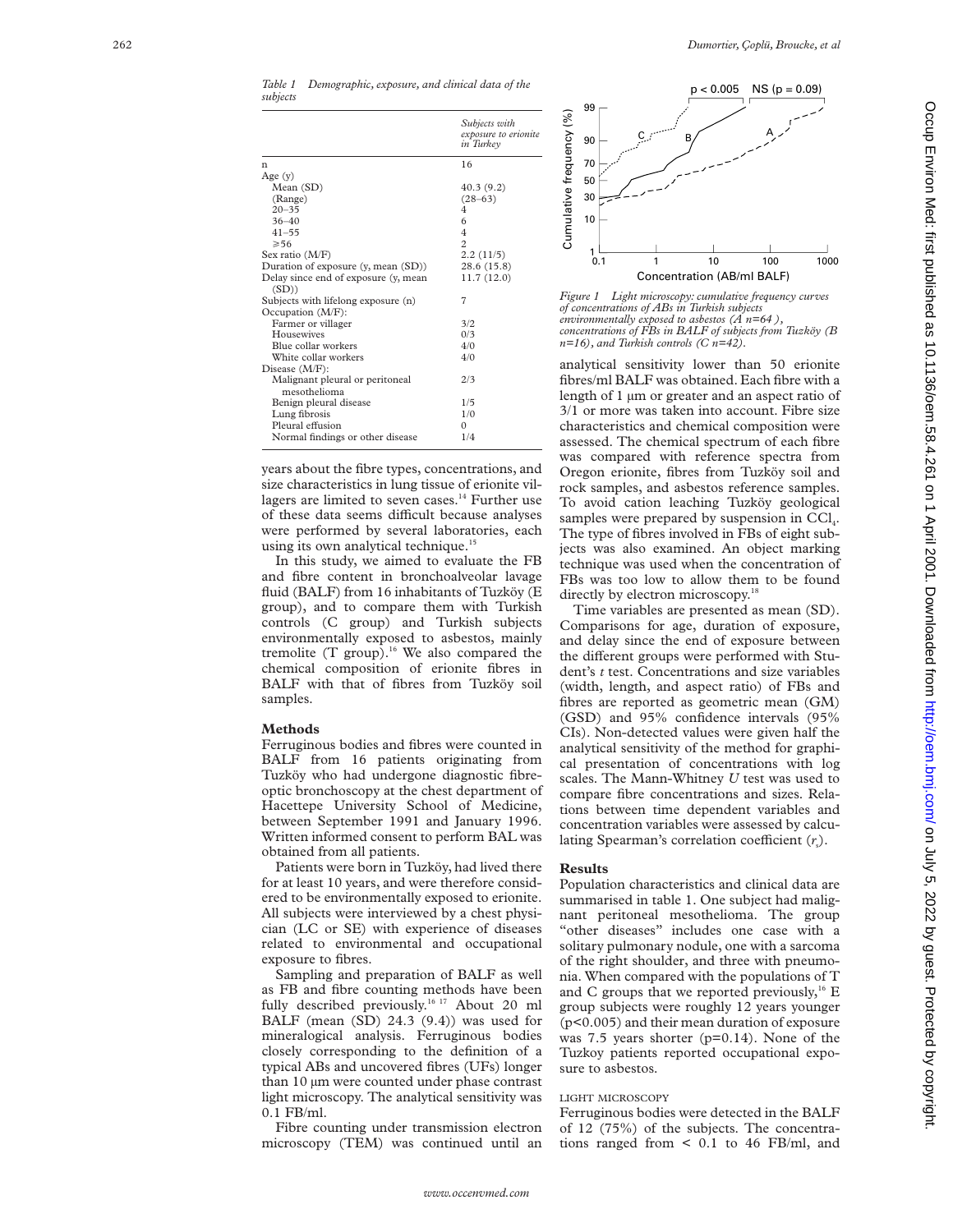

*Figure 2 Phase contrast light microscopy: view of fibres recovered in the BALF of a Tuzköy subject (top) and of a Turkish subject with environmental exposure to asbestos (bottom). Due to the diVerence between the respective refractive indexes of erionite (1.44) and tremolite (0.61), the two types of fibres show inverted contrast and can usually be discriminated under phase contrast light microscopy.*

exceeded 1 FB/ml BALF in seven samples. Geometric mean concentration of FBs was 1.33 (2.8, 0.35 to 3.04).

In figure 1, the cumulative curve for concentration of FBs in the E group is compared with the curves recorded for concentrations of ABs in C and T groups. Concentrations of FBs in the E group were higher than concentrations of ABs in the C group (p<0.01), but not significantly different from concentrations of ABs in the T group  $(p=0.09)$  although counts tended to be lower.

All subjects in the E group had uncoated fibres in their BALF, in five cases above 3 UF/ml. Erionite and tremolite fibres show an inverted contrast under phase contrast light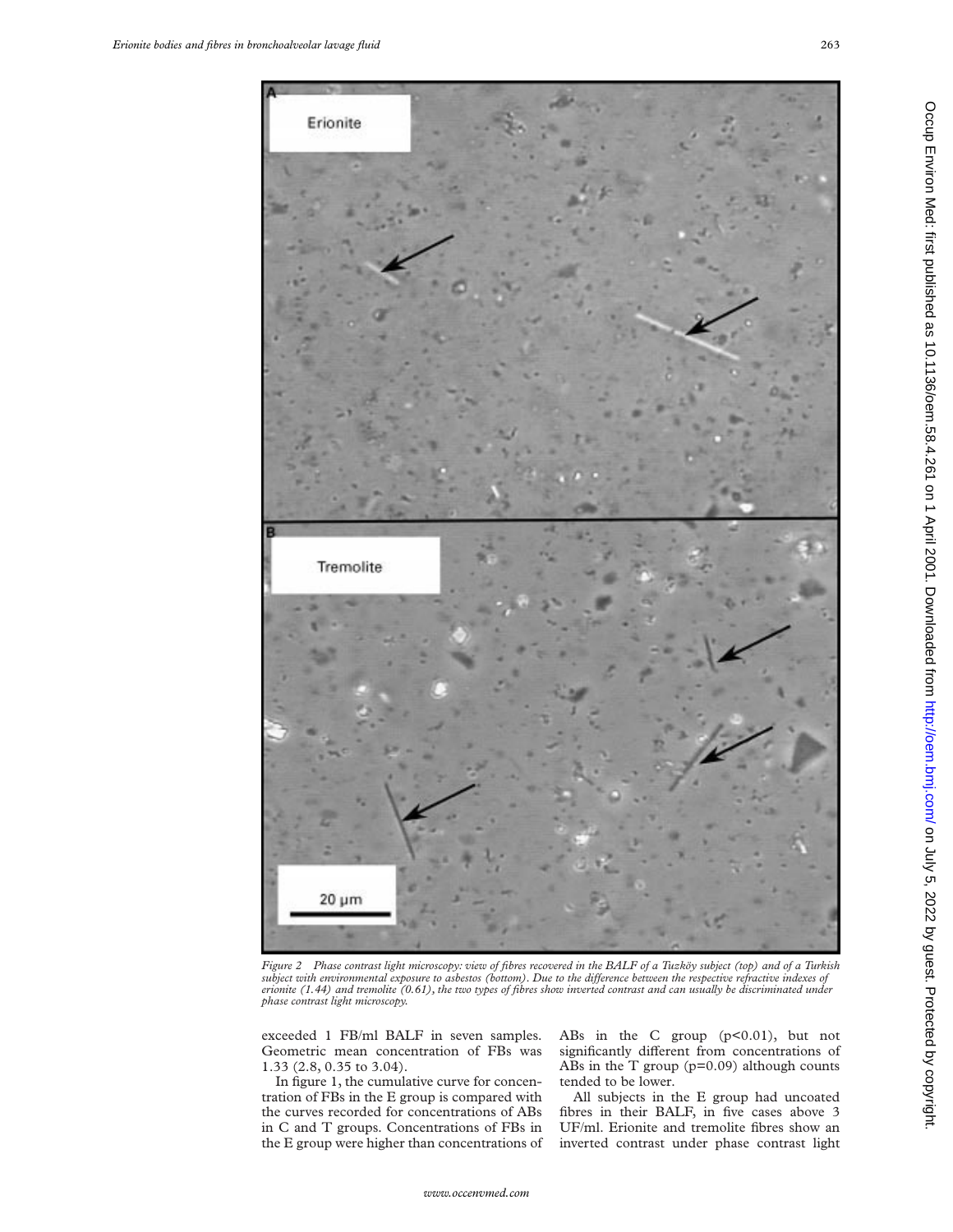Table 2 Size of the central fibre of ferruginous bodies(FBs) on erionite, and of erionite, TiO<sub>2</sub>, and other non-asbestos fibres in BALF of Tuzköy villagers *and of the central fibre of asbestos bodies (ABs) on tremolite in Turks with environmental exposure to tremolite according to transmission electron microscopy*

|                     | FBs on erionite                    | Erionite                           | TiO <sub>2</sub>                   | Others                              | ABs on tremolite               |
|---------------------|------------------------------------|------------------------------------|------------------------------------|-------------------------------------|--------------------------------|
| Fibres analysed (n) | 89                                 | 216                                | 29                                 | 56                                  | 294                            |
| Diameter $(\mu m)$  |                                    |                                    |                                    |                                     |                                |
| GM (GSD, 95% CI)    | $0.37$ (1.7, 0.33 to 0.42)         | $0.35(2.1, 0.32 \text{ to } 0.39)$ | $0.25(1.8, 0.20 \text{ to } 0.31)$ | $0.16$ (2.3, 0.13 to 0.20)          | $0.31(2.1, 0.29)$ to $0.35$ )  |
| Range               | $0.06 - 1.1$                       | $0.04 - 1.80$                      | $0.06 - 1.20$                      | $0.02 - 1.3$                        | $0.03 - 1.65$                  |
| Length $(\mu m)$    |                                    |                                    |                                    |                                     |                                |
| GM (GSD, 95% CI)    | $37.5(1.5, 34.4 \text{ to } 41.0)$ | $5.6$ $(2.2, 5.0 \text{ to } 6.2)$ | $2.0$ (1.5, 1.7 to 2.3)            | $2.1$ (1.8, 1.8 to 2.5)             | 33.6 (1.6, 31.8 to 35.2)       |
| Range               | $14.0 - 105.0$                     | $1.0 - 65.0$                       | $1.1 - 8.0$                        | $1.0 - 8.0$                         | $10.5 - 140.0$                 |
| Aspect ratio        |                                    |                                    |                                    |                                     |                                |
| GM (GSD, 95% CI)    | 105 (1.8, 92 to 119)               | 15.8 (4.0, 14.2 to 17.7)           | $8.1$ (1.7, 6.7 to 9.8)            | 13.4 $(2.2, 10.9 \text{ to } 16.6)$ | $105(2.0, 98 \text{ to } 115)$ |
| Range               | $30 - 480$                         | $3.6 - 143$                        | $3.8 - 25$                         | $3.5 - 150$                         | $15 - 900$                     |
|                     |                                    |                                    |                                    |                                     |                                |

microscopy, erionite appearing as white on a grey background and tremolite as black (fig 2). The presence of the ferroprotein coating precludes the use of this distinctive criterion on FBs. The concentration of uncoated fibres had a geometric mean (GSD, 95% CI) of 2.32 (2.5, 1.04–4.40) with a maximum count of 16.3 UF/ml BALF. Concentrations of UF in the E group were higher than in C group  $(p<0.01)$ .

#### ELECTRON MICROSCOPY

The central fibre from 95 FBs was analyzed, 95.7% were built on erionite, 3.2% on tremolite, and 1.1% on crocidolite. The size characteristics of the central fibre of FBs on erionite are reported in table 2. Compared with the tremolite fibres constituting the cores of ABs, erionite core fibres have the same aspect ratio (p=0.80, NS), but are significantly broader ( $p<0.01$ ) and longer ( $p<0.01$ ).

Results of TEM fibre counts are summarised in table 3. Erionite fibres were found in the BALF of all E group subjects and nine had more than 300 fibres/ml. The concentration of erionite fibres did not differ from that of tremolite fibres in the T group  $(p=0.82, fig 3)$ . By contrast, concentrations of chrysotile, tremolite, Ti oxide, and other non-asbestos fibres in the E and C groups were similar. Only occasional amosite and anthophyllite fibres were detected. Crocidolite was not found.

No correlation was found between FB, UF, or TEM fibre concentrations in the E group on the one hand and age, duration of exposure, or delay since end of exposure on the other.

Fibre sizes for erionite, Ti oxide, and other non-asbestos fibres (various silicates and alumino silicates, carbonaceous fibres, Fe compounds) are reported in table 2. When compared with tremolite fibres present in BALF of the T group, erionite fibres were significantly thicker and longer (p<0.001). The size distributions of erionite and tremolite including Stanton's length and diameter criteria19 are shown in table 4. Compared with tremolite, there are about two to three times more erionite fibres longer than 8  $\mu$ m,



*Figure 3 Electron microscopy (EM): cumulative frequency curves of (A) erionite and (B) tremolite fibre concentrations in BALF of subjects from Tuzköy (n=16) compared with tremolite fibre concentrations in BALF of Turkish subjects with (C) environmental exposure to asbestos (n=59), and (D) Turkish controls (n=16).*

regardless of the diameter. The sizes of Ti oxide and other non-asbestos fibres are the same for both groups.

The ratio of the concentrations of erionite fibres/FBs in the E group was significantly higher than that of tremolite fibres/ABs in the T group (GM (GSD, 95% CI) 611 (6.5, 16 to 12 982) *v* 167 (7.5, 4 to 6374) p<0.02).

The chemical composition of erionite fibres from reference material, Tuzköy geological samples, and BALF are reported in table 5. Composition of soil fibres was variable, two main types can be distinguished on the basis of the K/Ca ratio. Compared with soil fibres, BALF fibres showed a narrower composition range and less Mg, K, and Ca .

#### **Discussion**

The concentration of particles in BALF can be used to estimate the past exposure to biopersistent particles.<sup>16 17 20</sup> It could be argued that BALF analysis only reflects recent exposures and that particles present in the lung interstitium are not sampled by lavage. Nevertheless, high concentrations of ABs and fibres can be detected in the BALF of subjects more than 20 years after exposure stopped.<sup>21 22</sup> This also applies to exposure to erionite, as no difference

*Table 3 Transmission electron microscope (TEM) fibre concentrations in BALF of 16 subjects with an environmental erionite exposure (in fibre/ml BALF)*

|                                                                 | Erionite                                                        | Chrysotile                                                                    | Tremolite                                      | TiO,                                                               | Other non-asbestos                                                               |
|-----------------------------------------------------------------|-----------------------------------------------------------------|-------------------------------------------------------------------------------|------------------------------------------------|--------------------------------------------------------------------|----------------------------------------------------------------------------------|
| All fibres<br>Maximum<br>Fibre length $\geq 5 \mu m$<br>Maximum | 388 (3.9, 187 to 802)<br>3333<br>130 (9.5, 38.7 to 434)<br>1844 | $1.8(11.7, 0 \text{ to } 7.3)$<br>434<br>$0.7(4.6, 0 \text{ to } 2.9)$<br>241 | $5.7$ (9.6, 1.0 to 21.2)<br>153<br>$_{\rm ND}$ | 13.3 (12.8, 2.7 to 54.5)<br>593<br>$0.3$ $(2.1, 0$ to $1.4)$<br>89 | 112.1 $(3.9, 48 \text{ to } 262)$<br>527<br>1.2 $(4.7, 0 \text{ to } 4.6)$<br>89 |

Concentrations reported as GM (GSD, 95% CI); ND=not detected.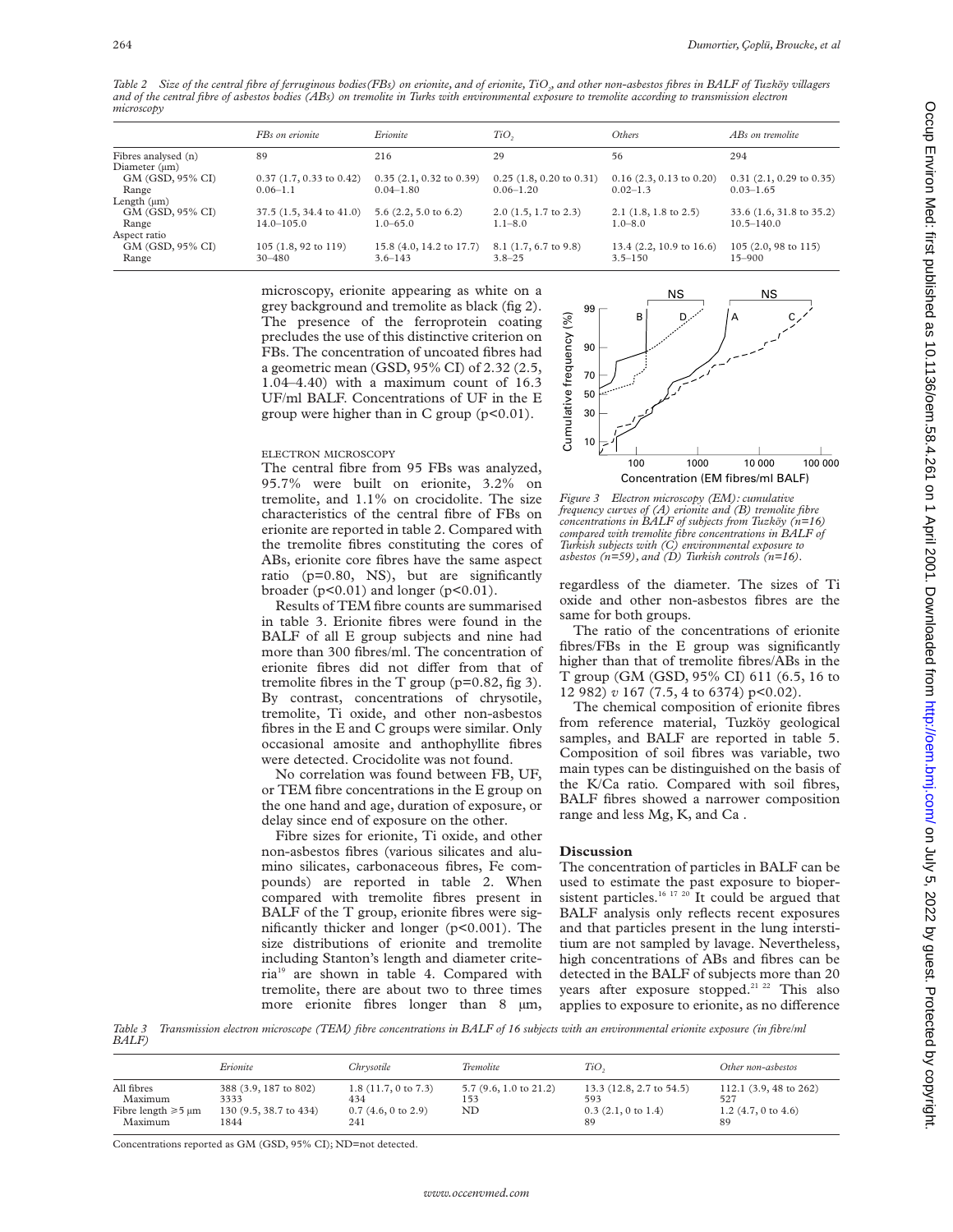*Table 4 Percentage of erionite fibres in BALF of Tuzköy villagers and of tremolite fibres in BALF of Turks by environmental exposure to different dimensions of asbestos fibres* 

|                             | Diameter            |                       |                   |            |       |  |  |
|-----------------------------|---------------------|-----------------------|-------------------|------------|-------|--|--|
|                             | $\leq 0.25 \ \mu m$ | $>0.25 - 0.5$ $\mu m$ | $> 0.5 - 1 \mu m$ | $>1 \mu m$ | Total |  |  |
| Erionite $(n=216)$ :        |                     |                       |                   |            |       |  |  |
| Length $(\mu m)$ :          |                     |                       |                   |            |       |  |  |
| $<$ 4                       | 18.1                | 13.0                  | 3.2               | 0.0        | 34.3  |  |  |
| $4 - < 8$                   | 10.2                | 10.6                  | 7.9               | 1.4        | 30.1  |  |  |
| $8 - 16$                    | 5.6                 | 8.3                   | 9.3               | 1.9        | 25.0  |  |  |
| $\geq 16$                   | 1.9                 | 3.7                   | 4.2               | 0.9        | 10.6  |  |  |
| Total                       | 35.6                | 35.6                  | 24.5              | 4.2        |       |  |  |
| Tremolite $(n=1034)^{16}$ : |                     |                       |                   |            |       |  |  |
| Length $(\mu m)$ :          |                     |                       |                   |            |       |  |  |
| $\leq 4$                    | 35.3                | 15.7                  | 2.7               | 0.0        | 53.8  |  |  |
| $4 - 8$                     | 12.3                | 12.9                  | 5.9               | 1.1        | 32.1  |  |  |
| $8 - 16$                    | 2.1                 | 3.3                   | 3.5               | 1.5        | 10.4  |  |  |
| $\geq 16$                   | 0.7                 | 1.2                   | 0.9               | 1.0        | 3.7   |  |  |
| Total                       | 50.4                | 33.0                  | 13.1              | 3.5        |       |  |  |

was found in the erionite FBs and fibre concentrations in BALF between those still living in Tuzkoy (n=7) and those who had left the village 8–36 years ago (n=9).

In sputum samples of erionite villagers examined by Sébastien et al,<sup>13</sup> FBs were detected in 41% of the subjects with maximum counts up to around 100 FB/sputum sample for two subjects. Only those older than 45 had more than 1 FB/sample. Extrapolating to what is known for ABs in sputum, $^{20}$  this can be considered as evidence of very high erionite fibre burdens in the lungs of elderly villagers. The poor sensitivity of sputum analysis $23$  and the scarcity of particles collected make it unsuitable for quantitative electron microscopy studies.13 In the present study, BALF analysis showed significant retention of erionite (more than 1 FB or 300 fibres/ml BALF) for nine of the 13 subjects of 45 or younger.

Erionite retention in BALF of erionite villagers is in the same range as tremolite retention in Turks from tremolite areas, despite these using white soil containing tremolite for whitewashing and several other procedures. The continuous indoor and outdoor exposures could therefore be more important in the build up of the lung fibre load than occasional peak exposures reached during white soil collection or whitewashing activity. The absence of whitewashing or stuccoing practices in north eastern Corsica where diseases related to environmental tremolite are also endemic supports this hypothesis.<sup>16</sup>

The uncoated to coated fibre ratio was higher for erionite than for tremolite. This indicates that erionite has a lower propensity to become coated than tremolite, even if a higher proportion of erionite fibres are in the length

range considered to be critical for the formation of FBs.<sup>24-26</sup> Erionite body counts in BALF could thus correspond to higher fibre burdens than similar AB counts.

Morgan and Holmes stated that the probability of a fibre becoming coated is determined predominantly, and perhaps uniquely, by its dimensions.<sup>25</sup> This probability increases with length for fibres longer than 10 µm. In human lungs, there are few coated fibres below this critical length. These authors also argue that the paucity of FBs in the lungs of people exposed to erionite may be due to the thinness of the fibres. This is not supported by our data which indicate that erionite fibres in BALF are significantly broader than tremolite fibres. Other determinants than fibre dimensions, such as differences in surface properties, could thus explain the relative inefficiency of erionite to form FBs.

The similarity of the concentrations of tremolite in BALF of the E and C groups reflects the absence of any significant contact with asbestos in Tuzköy. This confirms that asbestos fibres are not contributing to the risk of mesothelioma among the inhabitants of the erionite villages.

Despite efforts made in in vivo and in vitro experimental studies, $2-4$   $27-29$  the parameters determining the high carcinogenic potency of erionite fibres are still not well understood. Non-fibrous zeolites, which also have large surface areas, and are widely used as efficient catalysts in various industrial processes have not induced adverse health effects.<sup>30</sup> The fibrous morphology is an important parameter in the toxicity of erionite, but when compared with asbestos, as well as the length and width of the fibres, other factors must play a part.<sup>27</sup> Our chemical analyses of erionite fibres in BALF showed differences in composition between fibres from local geological samples that may correspond to an in vivo mobilisation of Mg, K, and Ca cations adsorbed on the fibres and a liberation of catalytic sites. This is associated with a high proportion of fibres in the carcinogenic range  $(\geq 8 \mu m \text{ length and narrow})$ described by Stanton *et al*. <sup>19</sup> Our findings thus support the idea that the high carcinogenic potential of erionite may be due to a unique combination of a high proportion of durable fibres in the critical size range amplified by an enormous surface area  $(200 \text{ m}^2/\text{g})$  surface area for erionite versus 10  $m^2/g$  for crocidolite<sup>27</sup>) and numerous sites of catalytic activity.

*Table 5 Fibre composition of erionite in reference material, soil from Tuzköy, and fibres in BALF of Tuzköy villagers (mean (SD) weight % of oxides)*

|                     | Fibres<br>analyzed<br>(n) | Na <sub>2</sub> O | MgO        | $Al_2O_3$    | SiO <sub>2</sub> | $K_2O$     | CaO        | TiO,       | FeO        |
|---------------------|---------------------------|-------------------|------------|--------------|------------------|------------|------------|------------|------------|
| Reference samples*: |                           |                   |            |              |                  |            |            |            |            |
| Erionite (Oregon)   | 10                        | 0.53(0.19)        | 1.59(0.12) | 16.39(0.77)  | 74.67 (1.42)     | 3.31(1.51) | 2.63(0.44) | 0.31(0.32) | 0.58(0.41) |
| Soil:               |                           |                   |            |              |                  |            |            |            |            |
| All                 | 20                        | 2.03(0.82)        | 1.02(0.46) | 15.51 (1.08) | 71.01 (3.720)    | 7.46(2.76) | 2.13(1.72) | ND         | 0.85(0.66) |
| $K/Ca \ge 3.5$      | 9                         | 2.09(0.76)        | 0.85(0.18) | 15.91(0.75)  | 69.28 (2.70)     | 9.64(1.79) | 1.26(0.72) | ND         | 0.97(0.73) |
| $K/Ca \le 2.6$      | 8                         | 2.36(0.68)        | 1.28(0.61) | 14.78(1.10)  | 70.81 (3.24)     | 6.25(2.06) | 3.80(1.36) | ND         | 0.73(0.62) |
| <b>BAL</b> fibres:  |                           |                   |            |              |                  |            |            |            |            |
| 10 Subjects         | 83                        | 2.80(1.02)        | 0.49(0.21) | 16.82(1.05)  | 73.91 (2.37)     | 4.54(1.46) | 0.42(0.37) | ND         | 1.02(1.21) |

\*Reference material was provided by Professor FD Pooley (Cardiff).

ND=not detected.